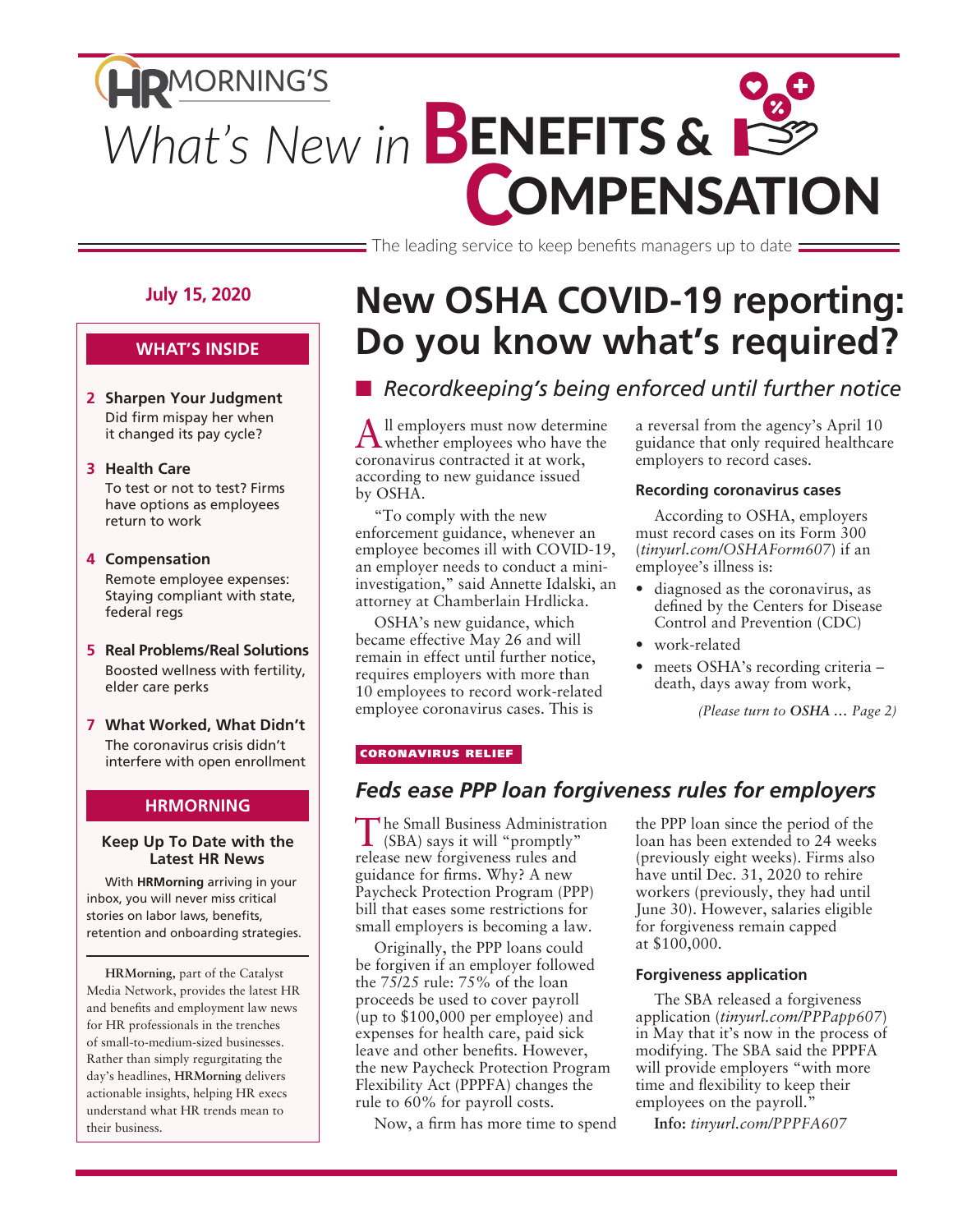### **F e d e r a l R e g s**

# **OSHA …**

#### *(continued from Page 1)*

medical treatment beyond first aid, or

• a diagnosis considered significant by a healthcare professional.

Because of the difficulty in determining whether employees diagnosed with the coronavirus were exposed at work, an employer must make "reasonable" efforts to come to a determination, says OSHA.

According to Burr & Forman attorney Kathryn Willis, these efforts should include:

- Asking the employee limited questions about how they believe they contracted coronavirus
- Making inquiries about their work and nonwork activities, and
- Investigating their job duties and work environment to consider if other workers in the area tested positive.

However, avoid extensive medical inquiries that could violate an



#### **EDITOR: LYNN CAVANAUGH**

lcavanaugh@pbp.com ASSOCIATE EDITOR: TIM MCELGUNN MANAGING EDITOR: RENEE COCCHI PRODUCTION EDITOR: PATRICIA JACOBY EDITORIAL DIRECTOR: CURT BROWN

*What's New in Benefits & Compensation* (ISSN 1076-0466), July 15, 2020, Vol. 27 No. 607, is published semi-monthly except once in December (23 times a year).

This publication is designed to provide accurate and authoritative information in regard to the subject matter covered. It is sold with the understanding that the publisher is not engaged in rendering legal, accounting, or other professional services. If legal or other expert assistance is required, the services of a competent professional should be sought. — From a declaration of principles jointly adopted by a committee of the American Bar Association and a committee of publishers.

**Copyright © 2020** HRMorning. Please respect our copyright: Reproduction of this material is prohibited without prior permission. All rights reserved in all countries.

employee's right to privacy and the ADA, said Willis.

#### **When COVID-19's work-related**

According to OSHA, an employee most likely contracted the virus at work (if there's no alternative explanation) if:

- Multiple cases develop among those who work together
- A worker contracts the coronavirus days after a "lengthy and close" exposure to a co-worker or customer with a confirmed case, or
- Job duties include frequent, close exposure to the general public in a locality with ongoing community transmission.

#### **When COVID-19's** *not* **work-related**

Cases of coronavirus are likely not work-related, says OSHA, if an employee:

- is the only one in the workplace to contract it and doesn't have contact with the general public, or
- has frequent and close contact with someone, outside of work, who has COVID-19 and they aren't a co-worker.

If an employer, after a "good faith" evaluation, still can't conclude whether a case is work-related, then it doesn't have to record the illness.

This OSHA guidance "provides a roadmap for employers to make that determination based on reasonable efforts and objective information," says Ogletree, Deakins, Nash, Smoak & Stewart Attorney Phillip Russell.

#### **State OSHA rules**

OSHA has only filed one citation for a coronavirus-reporting recordkeeping violation thus far. However, employers also need to be aware that half of all states have adopted recordkeeping requirements that are enforced by state OSHA agencies. And some state agencies, such as California's Cal/OSHA, have more stringent requirements than federal OSHA.

**Info:** *tinyurl.com/recordOSHA607*

### *S h a r p e n y o u r b e n e f i t s j u d g m e n t*

*This feature provides a framework for decision making that helps keep you and your company out of trouble. It describes a recent legal conflict and lets you judge the outcome.*

#### **n Did firm mispay her when it changed its pay cycle?**

Benefits Manager Betty Murphy was looking over her schedule for the day when Payroll Manager Jessica Samuels came into her office.

"Hi Jessica," Betty said. "Come on in. I need to talk to you about Bobbi Freeman and our new pay cycle."

"Sure," Jessica said. "What do you need to know?"

#### **'First biweekly check was late'**

"Well, ever since we changed our pay cycle from weekly to biweekly, Bobbi has been complaining to her supervisor that she hasn't been paid accurately, even though she hasn't given specific details. She's even threatening to sue," Betty said.

"Bobbi's hours fluctuate and I think she's not used to the switchover to a biweekly pay cycle yet," said Jessica.

"She said her first biweekly check was late, and there was some pay missing," said Betty.

"Unfortunately, we did run into a few snags with the bank the first week. It was a day late," Jessica said.

"She says most of her checks were missing hours, and we didn't give enough notice about the new pay cycle change," said Betty.

"We announced it weeks before," said Jessica.

About a month later, Bobbi was terminated for other issues. It was then she decided to sue her former employer, claiming she wasn't "properly compensated" under the FLSA and state laws.

The company fought the lawsuit. Did it win?

**n** *Make your decision, then please turn to Page 6 for the court's ruling.*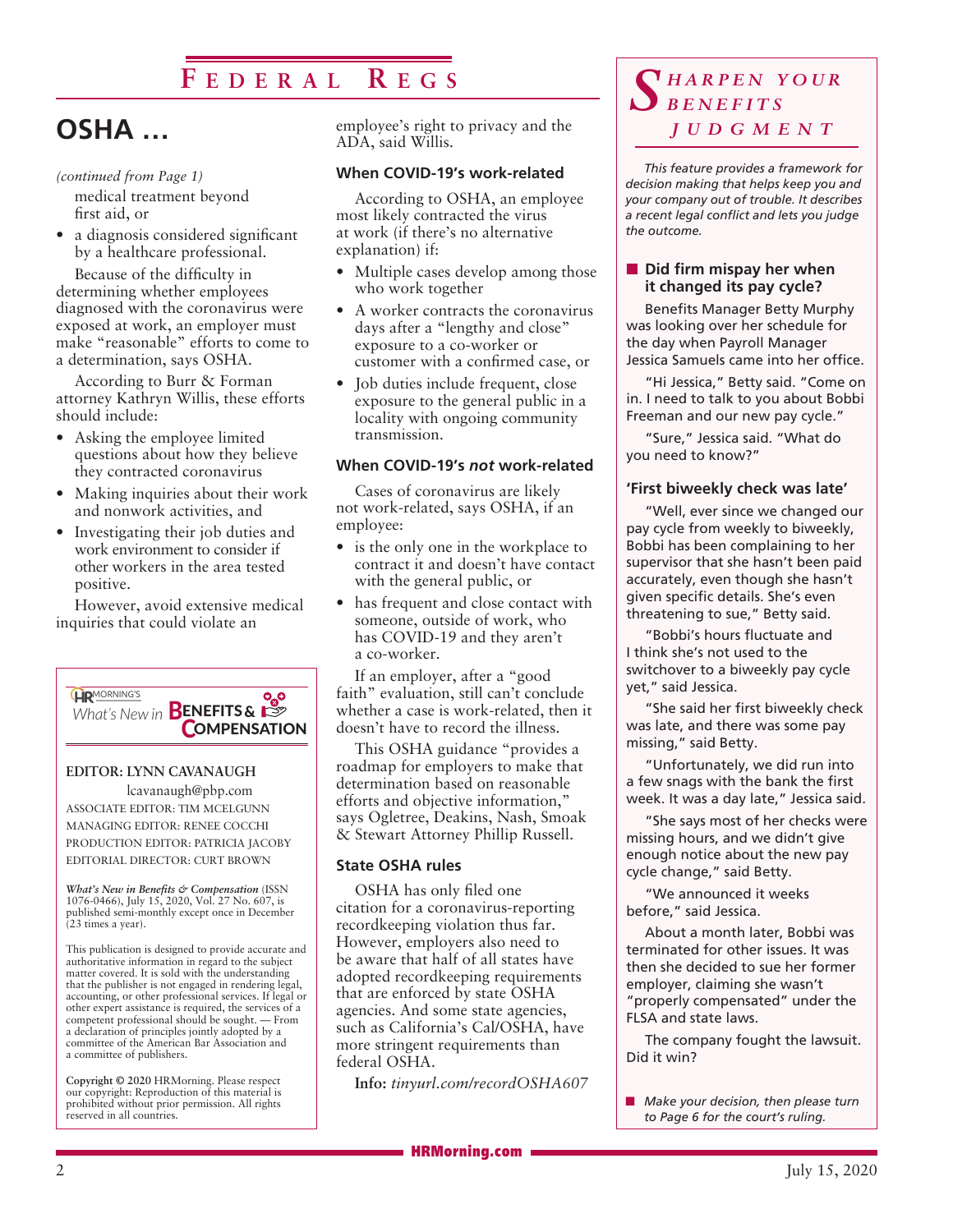### **H e a l t h C a r e**

## **To test or not to test? Firms have options as employees return to work**

W hile the coronavirus antibody testing is becoming much more readily available, the Centers for Disease Control and Prevention (CDC) is cautioning employers against basing employment decisions on whether to "return persons to the workplace" solely on testing.

Following the EEOC's go-ahead for employers to screen workers for the coronavirus before allowing them to enter the workplace, the CDC has released new guidance for antibody testing (*tinyurl.com/CDCtest607*).

While more than 200 antibody tests have flooded the market, the CDC is asking employers to choose tests that are accurate, reliable and, most important, FDA-approved.

#### **Labs offer return-to-work services**

A big reason antibody testing is becoming increasingly accessible is that LabCorp and Quest Diagnostics – which each have thousands of locations across the U.S. – are fast becoming the go-to places for testing.

Both labs use tests that are FDA-approved. LabCorp is using the Abbott and Roche tests, while Quest is using Abbott and Euroimmum tests. Both are also offering return-to-work programs.

"Lots of different industries are wondering how to get back to work safely," said Quest Chief Medical Officer Jay Wohlgemuth.

Quest's Return to Work program (*tinyurl.com/Quest607*) offers on-site temperature checks, antibody or swab testing collection, health questionnaires and digital platforms to access results. The lab also has a plan for small firms. Its self-service model offers self-swab strategies and numerous collections locations.

LabCorp's return-to-work program (*tinyurl.com/LabCorp-607*) offers employee check-in health questionnaires, temperature screens, and both on-site and off-site COVID-19 test collection.

Its service also gives employers access to its Euroimmum fingerstick antibody test – a convenient way to test large numbers of employees as part of a return-to-work program.

**Info:** *tinyurl.com/CDCtests607*

### **IRS is allowing mid-year health plan changes: Are you?**

**Mid-year open enrollment**



While allowing mid-year health plan changes could mean higher cost claims, letting workers make FSA changes is less risky – and is a way to be supportive.

# $\int \frac{1}{\sqrt{2}}$  *MONCOMPLIANCE*

*This regular feature highlights recent case settlements, court awards and fines against companies. It serves as a reminder to keep benefits policies in order.* 

#### ■ Tech giant faces \$5.7M glitch **after 'underpaying overtime'**

A global IT services provider reclassified some employees as nonexempt, making them eligible for overtime. But workers said it excluded some compensation from its calculations, violating FLSA.

**What happened:** Teaneck, NJ-based Cognizant Technology Solutions reclassified workers and said they'd get base pay, cost of living adjustment, and OT, plus a "Tru Up'' bonus to keep total pay the same. But it failed to include Tru Up in calculating OT, resulting in underpayment and violating FLSA.

**Result:** Cognizant agreed to settle the case, paying \$5,726,000, or 51% of estimated damages, to 10 named defendants and an undetermined number of class members opting in by October 2020.

**Info:** *tinyurl.com/OTglitch607*

#### ■ FedEx Ground fails to deliver **for its workers, owes \$3.3M**

A leading delivery service denied deaf and hard-of-hearing workers reasonable accommodations and discriminated against deaf and hard-of-hearing job applicants.

**What happened:** EEOC sued Moon Township, PA-based FedEx Ground for failing to provide reasonable accommodations to its deaf and hard-of-hearing package handlers. The suit also alleged FedEx discriminated against hearingimpaired applicants for those jobs.

**Result:** FedEx Ground will pay \$3.3 million to 229 people, provide deaf and hard-of-hearing workers with American Sign Language interpreting, captioned videos, and scanning equipment with nonaudible cues (such as vibration) and take steps to protect those workers while on the job at its facilities.

**Info:** *tinyurl.com/FedEx607*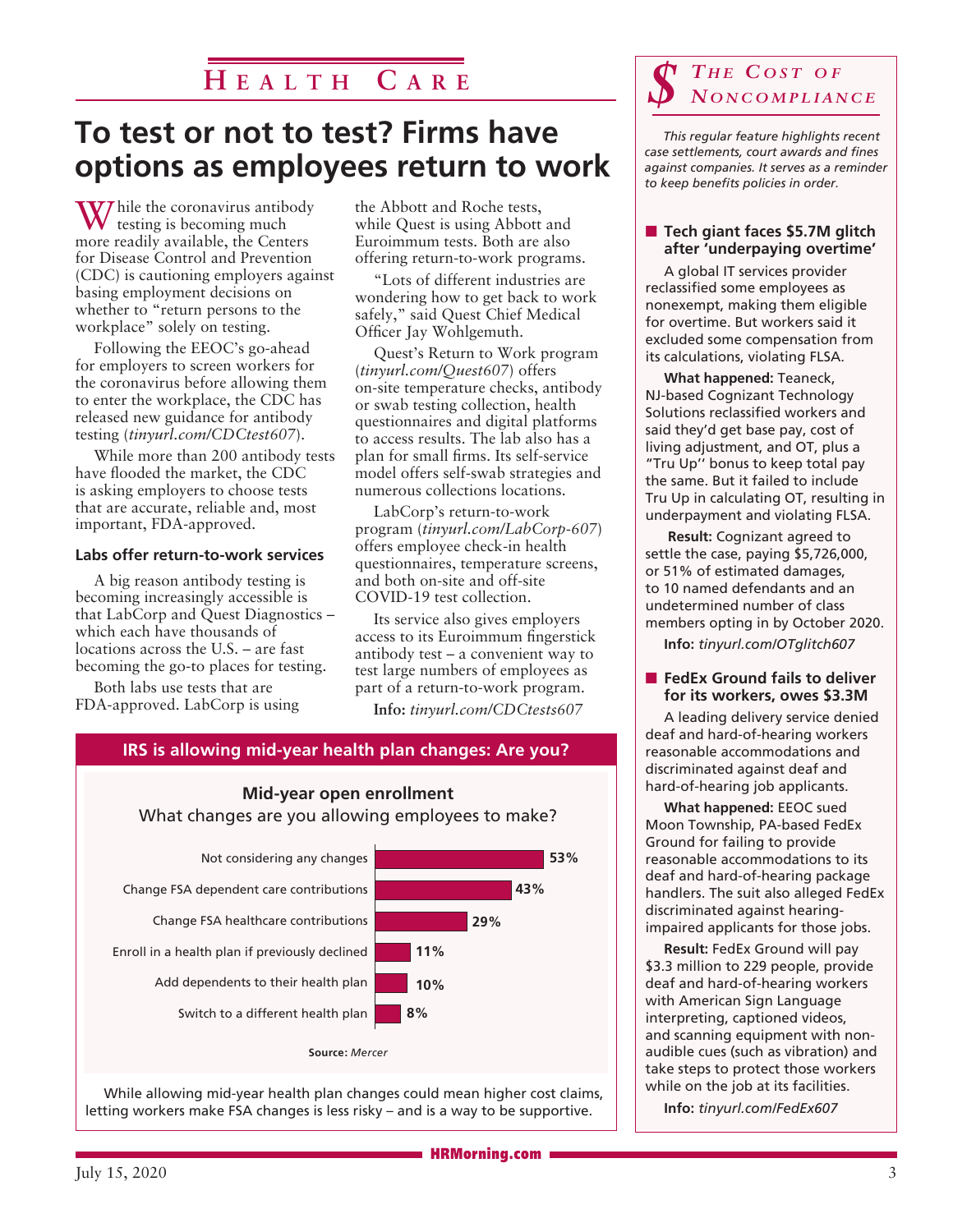### **C o m p e n s a t i o n**

## **Remote employee expenses: Staying compliant with state, federal regs**

Reimbursing remote employees for business expenses is complicated, considering that some states have passed laws requiring employers to pay for certain expenses.

"It's tricky, but it largely depends on the state you live in," says Michelman & Robinson Labor Attorney Lara Shotz. Several states, including California, Minnesota and South Dakota, have laws that require work-related expense reimbursements.

Employers in these states need to reimburse remote employees for a computer or laptop, although upgrades to a home internet and additional monitors wouldn't be reimbursable, she said.

To complicate things further, expenses need to be subtracted from a worker's weekly paycheck, so if they're not paid at least minimum wage, that's an FLSA violation.

#### **'Reasonable' expenses**

In 2019, Illinois imposed expense reimbursement on employers, mandating they must reimburse for all "necessary expenditures." The law's

modeled after California's law that requires firms to pay a "reasonable" percentage of workers' personal cell phone bills when used for work. California courts have consistently ruled firms are required to pay for data plans and internet expenses.

During the pandemic, many firms "are still waiting for more data to come in to figure out what kind of guidance and tools they have to provide," says Anant Kale, CEO of finance platform AppZen.

But firms have to decide what "reasonable expenses" workers might incur in the coming months, along with dollar limits. Also, they need to establish a percentage of employees' personal cell phone bills used for work purposes that's reimbursable.

When drafting policies, "consider allowing employees to submit a request for additional reimbursement if they believe the amount provided is insufficient," says Maxim Doroshenko Attorney Kathleen McLeod Caminiti. This would help if a dispute should arise, she said.

**Info:** *tinyurl.com/expense607*



Benefits pros may need to nudge stressed-out workers to carve out time to unplug and recharge this summer to focus on family – and avoid burnout.



#### **Recruitment video: A way to let employee benefits shine**

When considering job opportunities, job seekers always rank a prospective employer's compensation and benefits as top decision factors. That makes your benefits package and practices a critical piece of your overall company brand.

Producing a recruiting video (YouTube Video Builder and Vimeo are good tools to help you get started) gives Benefits a way to showcase your offerings and attract the very best candidates.

#### **Catchy, compelling videos**

Here are some tips to make your piece of the next recruiting video as powerful as it can be:

- **• Keep it personal.** Let your people tell your story. Instead of a dry list of benefits, ask employees to explain what having specific benefits means to them and their families. That puts a human face to your company and helps prospects understand the value of your package in a way a 50-page plan description never will.
- **• Tie benefits to your mission.**  There are reasons you decided to offer specific benefits. Some reflect the philosophy and culture that drive your company's strategy and energizes daily work. Get company leaders involved in the video to help prospective hires understand those connections.
- **• Keep your focus.** This is your chance to brag about what your Benefits team usually does quietly or only talks about once a year at open enrollment time. But you can't let viewers' attention drift while you get into the weeds about plan options. Talk about the elements you're most excited about and be sure to provide links to more detailed info, should they want to know more. **Info:** *tinyurl.com/video607*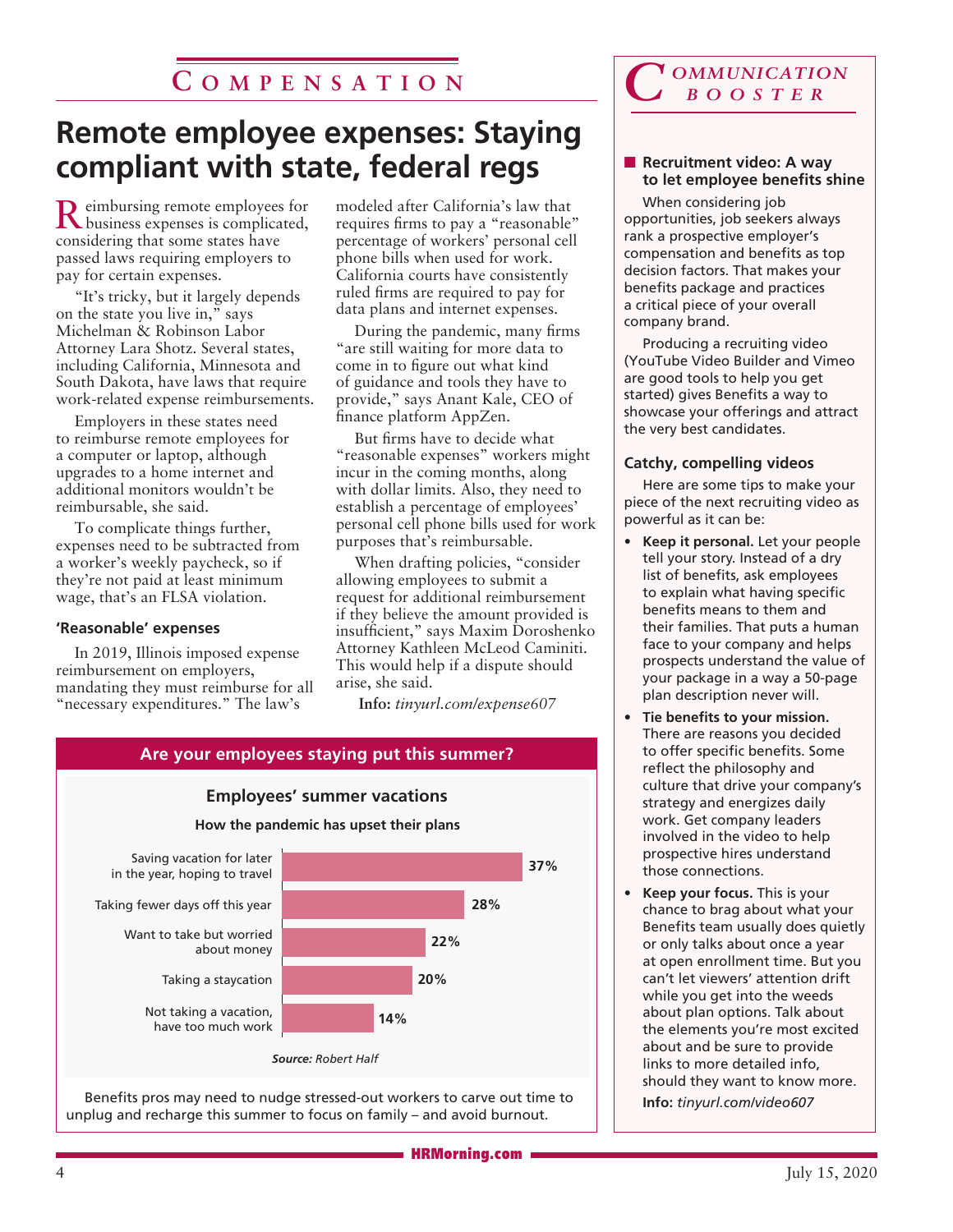### **W h a t W o r k e d f o r O t h e r C o m p a n i e s**

*Our readers come from a broad range of companies, both large and small. In this regular section, three of them share success stories you can adapt to fit your needs.*

# 1 Boosted wellness with fertility, elder care perks

We started thinking about benefits from a more holistic perspective. It's not just about giving employees good medical insurance. It's about looking at all of the different factors that might impact their lives.

Talking to employees, we'd hear things that were really creating stressors and we tried to think about if, as a firm, we could help in any way.

Employees were concerned about family planning. At the same time, we noticed that some were overwhelmed

2 Strategizing for an eventual return to work

We've been strategizing for the eventual return to work for months, meeting twice a week. While our goals have remained the same, the process to achieve them has definitely changed.

We're considering many aspects of our employees' return strategy, including temperature checks, masks and gloves, and returning in phases. We may offer hoteling, a process by which employees reserve office space on certain days instead of being assigned to a specific work area.

by an aging loved one's needs, especially when caregiving while working a full-time job.

We expanded our wellness-focused benefits by offering our almost 300 employees help with family planning and caregiver support. We provide access to a network of fertility experts through Nubundle, plus care management and personal assistance services to help aging loved ones thrive at home through Homethrive.

*REAL*

*REAL*

*PROBLEMS*

*SOLUTIONS*

#### **Being Well initiative**

These additional benefits are part of our

Employees have been responding to weekly questionnaires about their potential exposure to

the coronavirus. So far, one employee and one independent contractor have tested positive.

#### **Hand-sanitizing stations**

Meanwhile, hand-sanitizing stations have been placed throughout the office, which has been disinfected. We're also asking employees what they expect when they return. They're concerned about PPE, physical distancing and how they can be sure

Support for parents with school, camp closures

With the coronavirus forcing school closures and camp closures this summer, many working parents are struggling to balance caring for their children while working. These changing times called for us to refocus on what's important for our workforce. So we added a new benefit I was already using with my own children.

Employees receive a monthly credit to access live online classes on *Outschool.com*, an online education platform for children ages 3 to 18.

There are thousands of classes available to kids at all hours of the day. This provides working parents with an uninterrupted opportunity to join a business call knowing their kids' time is being spent more meaningfully.

#### **Educational benefits**

Our mission, as a next-generation benefits provider, is to deliver a better benefits experience. I see changes to the employee benefits sector. A gym membership may evolve to become an Being Well initiative, which was launched last year and includes a host of other wellness offerings.

Staff are given resources, activities and training workshops on topics ranging from substance abuse and stress management to meditation and sleep programs.

Several members of our staff have expressed how these services opened them up to a world of support resources they didn't know existed.

*(Sonia Menon, Chief Operating* 

*Officer, Neal, Gerber & Eisenberg LLP, Chicago)*

they're safe if they come in contact with someone who's been infected.

We're keeping it

human too by engaging returning staff in conversations to help alleviate their anxieties. Regardless of how states allow people to return, we won't budge until employees feel ready.

It's a process. There are going to be changes. Be frank with people. Show empathy and have some fun. It doesn't all have to be serious.

*(Kirt Walker, Vice President of HR, Yoh, Philadelphia)*

online yoga class. Instead of employers investing in office spaces, we'll likely see firms helping support better home office technology for their employees.

During this unprecedented time, it's critical employers recognize the additional hardships working parents are facing and consider new types of benefits to support them. We may see educational benefits for employees' children and more companies offering FMLA.

*(Rachel Lyubovitzky, CEO, EverythingBenefits, New Providence, NJ)*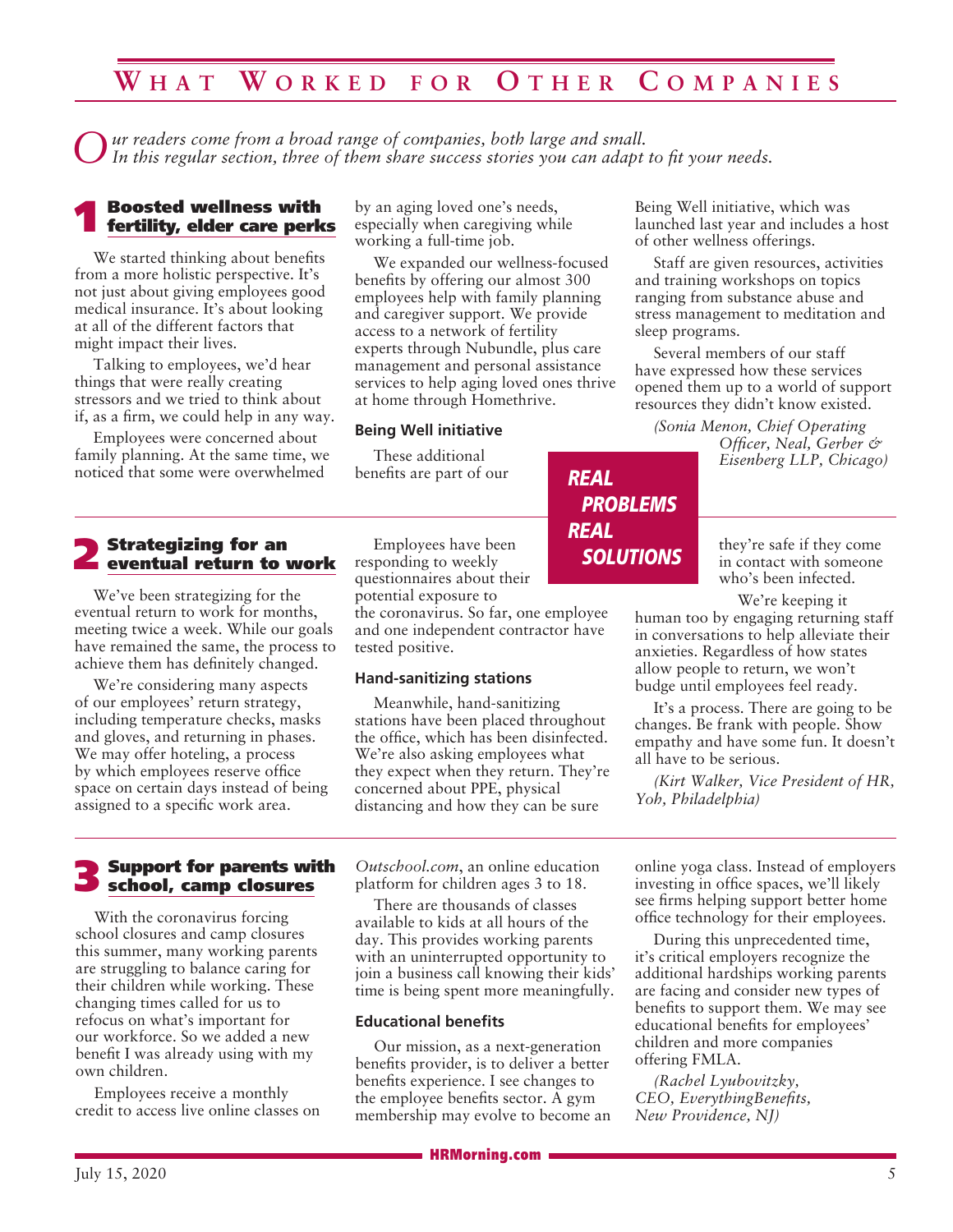### **P o l i c i e s & P r o c e d u r e s**

#### RECALLING WORKERS

## **Employees refusing to come back?**

As states ease restrictions put in place by the coronavirus stay-athome orders, firms are grappling with the best way to recall their employees.

But many employers have reported seeing resistance from furloughed employees who don't want to return. In fact, only 32% of employers reported they were experiencing "considerable employee cooperation" in recalls, according to a recent Dykema survey.

#### **Resistance from workers**

Some employers (28%) said they're getting resistance from workers' desire to continue receiving the additional \$600 per week in unemployment pay made available through the coronavirus-relief CARES Act.

"Many are receiving more compensation staying at home and collecting unemployment than they'd make returning to work," said Dykema Attorney Elisa Lintemuth. Employees may be more willing to return when the emergency funds expire on July 31, 2020.

#### **Wants to stay on unemployment**

But if an employee refuses to return because they prefer to receive unemployment benefits, they may be deemed to have resigned. "This is a big deal because all states have some version of a rule requiring workers to be willing and able to work in order to continue to receive unemployment benefits," said Lintemuth.

If an employee refuses a recall, they may be disqualified from receiving further unemployment compensation. And an employer can report that employee to their state's unemployment office.

#### **Fear of the coronavirus**

An employee who refuses to return out of a fear of exposure to the coronavirus isn't currently entitled to job-protected leave and may also be deemed to have resigned.

"But, as with all things COVID, the details are not simple," said Lintemuth.

The EEOC has recently provided helpful guidance for employers (*tinyurl.com/EEOC607*) facing these kinds of concerns.

If an employee cites an underlying medical condition as the basis for a request to return to work later or to work from home, employers should consider these requests on a case-by**WHAT BENEFITS EXECS SAID**

#### *Source: Dykema* **Return to work** Phase in reopening over a month Delay reopening until CDC guidelines are met Reestablish normal operations quickly **21% 21%** What's your reopening plan? **58%**

Many firms are looking to local authorities for guidance as they reopen, even though experts say abiding by the CDC guidelines (*tinyurl.com/CDCchart607*) conveys an important message to employees.

*(Each issue of* WNB&C *contains a current survey to give benefits officers insight into what their peers nationwide are thinking and doing.)*

case basis. They need to determine if there are specific individual factors that show some health risks, such as obesity, diabetes or asthma.

Like similar scenarios not involving the coronavirus, employers must determine whether the employee asking to continue working from home has a disability. If so, employers will need to make a reasonable effort to accommodate employees with additional PPE or workplace distancing, under the ADA.

**Info:** *tinyurl.com/refuse607*

#### **SHARPEN YOUR JUDGMENT - THE DECISION**

#### *(See case on Page 2.)*

No, the company didn't win. The employee's case against the company will proceed to trial.

A judge said the worker's claims that she didn't receive all her wages after the employer switched from a weekly payroll cycle to a biweekly cycle were valid. That meant she could bring a lawsuit against the employer under both the FLSA and state wage laws for failure to pay timely wages.

The company argued that the employee couldn't point to any specific missing hours or wages in the paychecks she received after the pay period changed.

However, the employee said the first paycheck she received after the firm changed its pay cycle was inaccurate and didn't include all wages she'd earned. That was specific enough for her to make a valid argument that the firm

violated prompt payment requirements of the FLSA and state law. The court agreed, and now the firm's in for a long legal battle to defend itself against the charges.

#### **Analysis: Ensure pay errors are handled promptly**

Changing your payroll cycle must be done carefully to avoid any problems or compliance issues. Some states have specific laws dictating how quickly employees must be paid for their work, so it's key to understand the potential legal impact before proceeding.

It's also important to give employees plenty of advance notice in writing about any pending pay cycle changes. That way, you'll have time to answer their questions and address their concerns, so they won't be caught off guard later.

**Cite:** *Sarit v. Westside Tomato Inc.,* No. 18-CV-11524 (RA), U.S. D.C., S.D. New York, 4/16/20. Note: Dramatized for effect.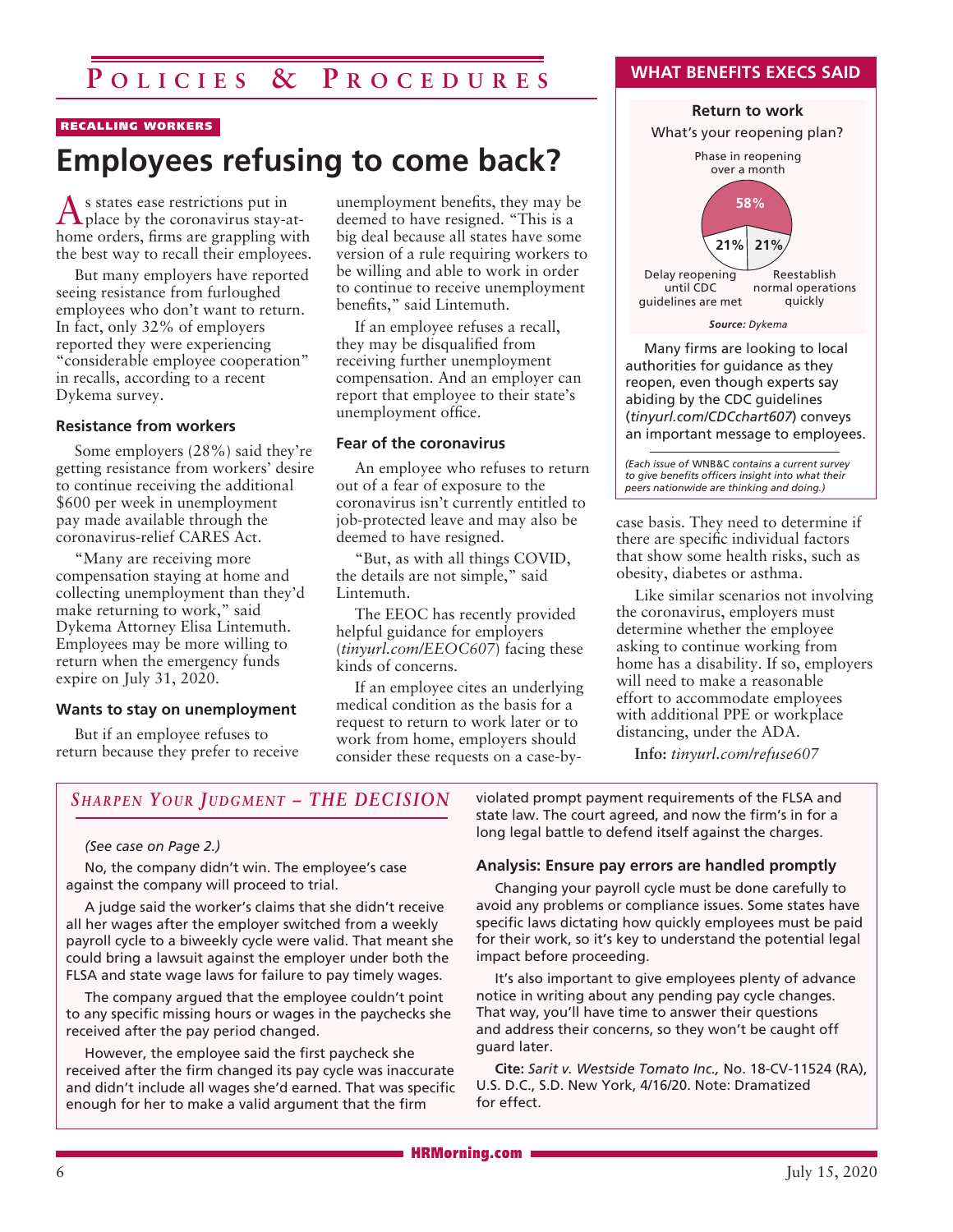# **The coronavirus crisis didn't interfere with our employee open enrollment**

### **n** *Created webinars with vendor presentations*

In the greatest challenges for our benefits department is always preparing for open enrollment. Ours is in April.

Because the coronavirus crisis exploded as we were preparing for it, it was even harder this year. We were unable to meet with our employees in person due to stay-at-home orders.

Normally, employees would have access to face-to-face sessions in the office. Plus, we have our university's computer labs for open enrollment assistance, Spanish language interpreters, benefit

booklets, etc.

But we figured it out.

#### **Online open enrollment**

In March and April, we hosted online open enrollment sessions through webinars, which included vendor presentations and videos we created in house.

After each session, we scheduled one-on-one videoconferences for employees who had specific questions.

Employees with less access to technology at home – who couldn't enroll online – received and returned enrollment info and forms in the mail.

And we took extra steps to reach out to all of our employees by phone to remind them about making their open enrollment elections or waiving their options and deadlines.

#### **Ongoing communications**

Our organization has used email for many years as our primary way to send benefits updates to our employees. As we moved to working from home, we scrambled to expand our electronic options very quickly.

But now we effectively hold meetings and communicate with colleagues using Zoom, Microsoft Teams and Ring Central.

It's interesting, though, that most of our essential processes haven't really changed drastically, like how we work with our third-party administrator to process medical insurance claims.

#### **Lessons learned**

We had to learn a number of noncommunications lessons very quickly, too. Our challenges included adjusting to most of our organization working remotely but still needing to work together.

All of those lessons have improved

our ability to handle future crises and, really, to adapt and stay productive no matter what.

Here's how we'll do it:

- We'll have as many contingency plans in place as possible.
- We'll try to prepare for the unexpected, which

means staying current on tech, industry trends, processes, etc.

We won't get caught up in "doing" things the old way," instead of figuring out what's needed right now and making it happen.

Will we use remote open enrollment

### **We took extra steps to reach out by phone.**

next year? We're not sure, but the infrastructure's in place and the lessons we learned have given us that option and more choices even if we aren't forced to use them.

(*Renee Moody, Benefits Manager, University of the Incarnate Word, San Antonio)*

#### **TEST YOUR KNOWLEDGE**

#### $\blacksquare$  Is your wellness plan able **to clear compliance hurdles?**

Depending on whether you offer a group or nongroup wellness plan, you must satisfy conditions and compliance requirements.

Do you understand all the differences? Do you know if your existing plan is in compliance with the right requirements?

*Test your knowledge:* Decide whether the following statements are *True* or *False*. Then check your responses against the answers below.

- 1. All group wellness plans must be tied to other medical benefits.
- 2. All wellness programs must comply with the same set of federal regulations.
- 3. All wellness plans must offer employees an incentive to take part only if they also require participants to achieve specific health outcomes.

#### **ANSWERS**

*tinyurl.com/wellness607* **Info:** 

 All wellness programs *False.* 3. can offer rewards. But walking, dieting or exercise programs without goals must offer all employees the same rewards. Result-based programs can offer various rewards, including choose-your-own options for achieving health targets.

- 2. False. While all wellness plans must follow ADEA, ADA, PDA and GINA regs, group plans have a heavier compliance burden, abiding by ERISA, COBRA, HIPAA, ACA and FLSA laws.
- True. They may include blood screenings, disease management and vaccines. Nongroup plans, such as gym memberships or bonuses to nonsmokers, stand apart from and share limited information with insurers and medical providers.

**Answers to the quiz** 

### *WHAT WORKED, WHAT DIDN'T*

*Case Study:*